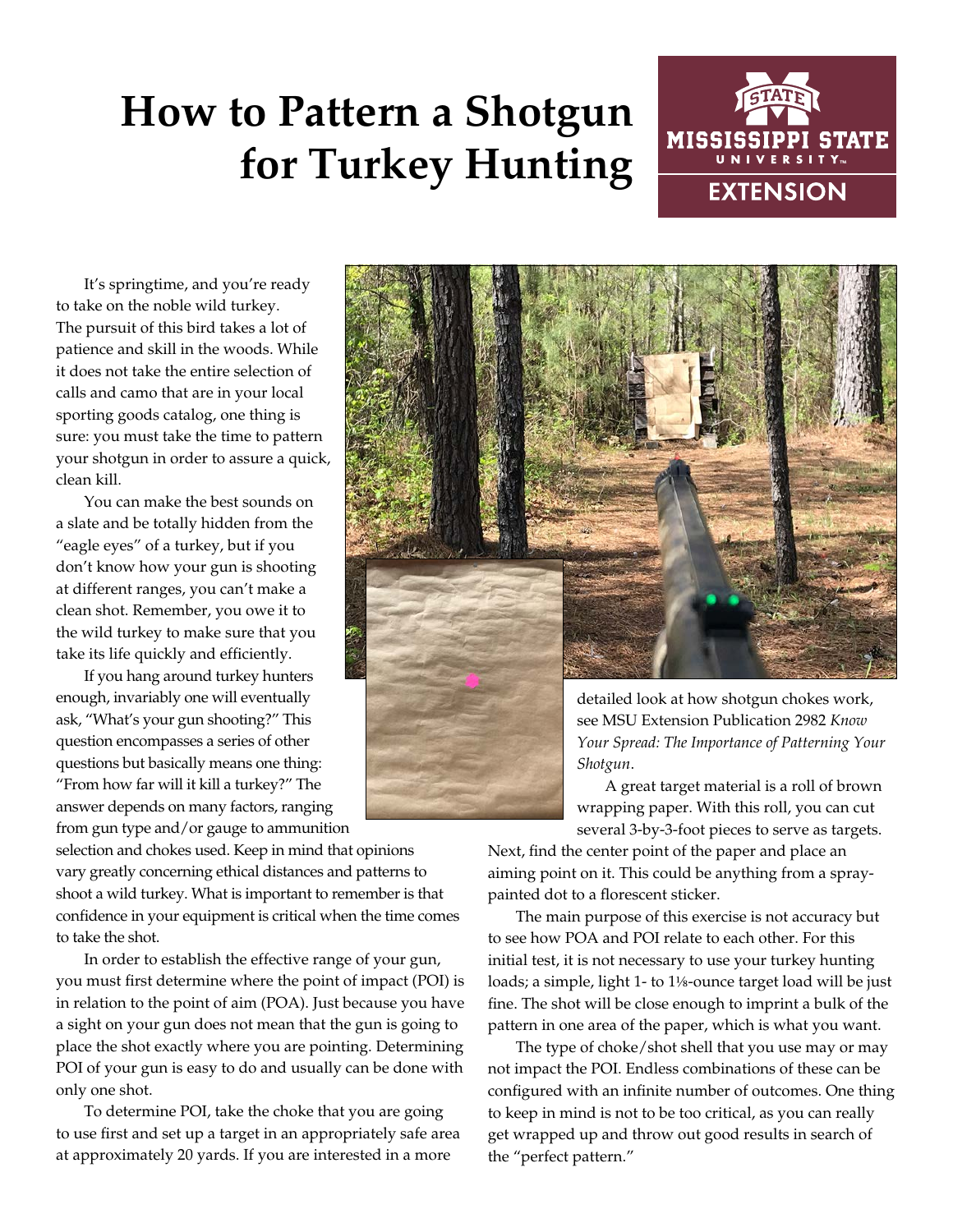Lay out the chokes you are going to experiment with, and determine the choke you are going to try first. If you look online, you can find some excellent sources for a starting point for the choke to try with your gun. One such source is www.oldgobbler.com, which has a section dedicated to pictures of targets that members have shot and posted along with distance, choke/shot shell combination, and pellet count.

Next, lay out the different shot shells in the order that you are going to try them. Keep the boxes next to the shells so you can remember which target goes with which shell. Remember to mark the target post-shot with the shell used and distance so you can keep track of them once you begin to examine the results. If you are going to be trying multiple chokes, also write down which choke you are using.



While POI shooting involves a center-of-the-paper POA, there are several "turkey head" targets on the market. All of these are acceptable but not necessary. A neck and head area can be drawn easily using a tracing of your arm starting with the elbow and moving upward to include your closed fist. Or you may simply draw a center aiming point.

You can choose any shooting position, but make sure you use the same position for all of the shots to ensure consistency in the patterning results. Some people like to shoot leaned up against a tree as they would be while hunting. The most stable method is to shoot off of a table while seated using shooting bags or a range sled. A standard distance among turkey hunters to test turkey loads is 40 yards.

Once you have the target set, put your eye and ear protection on. Take a seat and begin shooting each load. Take aim at the center of the target and squeeze the shot off. Every shot in this exercise should be done in this manner. Turkey hunting mainly involves shooting at a relatively stationary target, so pulling the trigger as in wing shooting is not desirable.



Be sure to record shell type and distance and place them in a stack. Once you have finished with the shell/ choke combinations that you are wanting to try, take the targets and move to a flat surface to examine how each shell performed.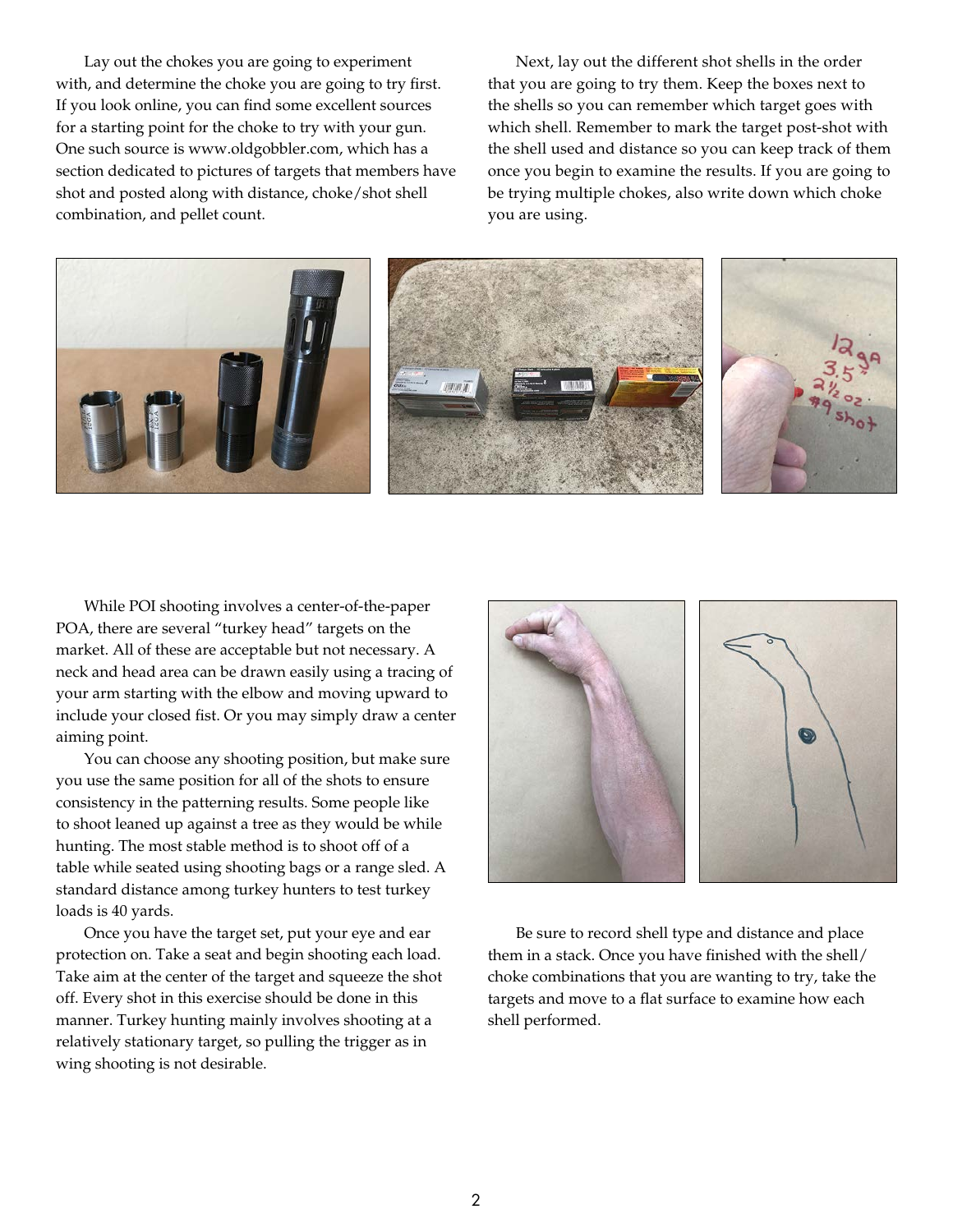

A standard "acceptable" pellet count in a 10-inch circle at 40 yards is 100 holes. Again, view this as a general rule of thumb and not a requirement. You must consider distribution of pellets, size of pellets, load of shell, and so on. For instance, larger pellet sizes such as #4 shot carry much more energy and take fewer on-target in order to be effective. Smaller pellet sizes such as #6 shot have less energy and require more on-target to achieve the desired result. The more research you do, the more opinions you will find on what is the "right" pattern.

Another recognized standard is to look for the greatest pellet density within a 10-inch circle. Depending on the POI of the shot load, the bulk of the pellets may not be directly in the center of the target. First, hold the target against a light. Through the target, you will be able to see the concentration of pellet holes in the paper. Lay the target down and draw a 10-inch circle around the heaviest part of the pattern. Once you have this area drawn, take a pen and begin circling the pellet holes, mentally counting the number within the circle. Once you have finished, write the total at the top of the paper.